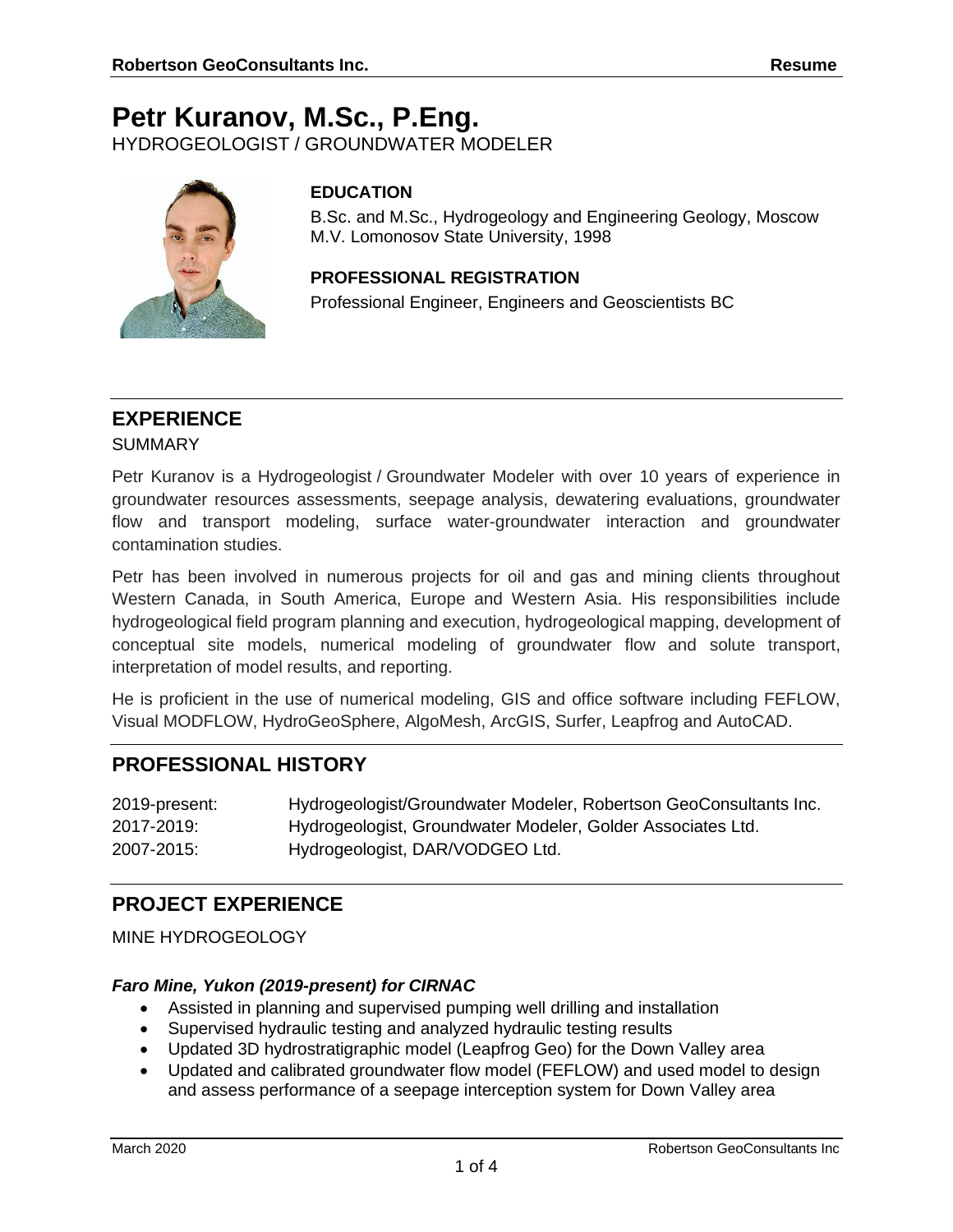#### *Former Bouchard Hebert Mine Site, QC (2019) for Breakwater Resources Ltd.*

- Contributed to development of a conceptual site model to characterize baseline groundwater flow regime in the former Industrial Area
- Analysed and interpreted slug and pumping tests

#### *New Afton Mine, BC (2019) for New Gold Inc.*

• Updated and calibrated groundwater flow model to assess seepage to the underground and open pit and future groundwater impact for post-closure conditions

#### *Red Dog Mine, AK, USA (2018 - 2019) for Teck Resources Ltd.*

- Developed 3D geological model to assess waste rock pile volume and develop conceptual groundwater flow model
- Evaluated acid rock seepage volume
- Assisted in acid rock drainage efficiency assessment

#### *Jackpine Mine, AB (2018 - 2019) for CNRL*

- Developed 3D groundwater flow and solute transport model to assess long-term contaminant migration from various closure facilities to discharge locations
- Assessed design decisions to provide input for sustainable mitigation measures development
- Evaluated far-future seepage rates and load from mine closure facilities to rivers and streams

#### *Gediktepe Mine, Turkey (2018) for Polimetal Madencilik*

- Developed and performed transient calibration of 3D groundwater flow model to assess groundwater seepage to the pit
- Completed forecast simulations for mine dewatering at operational, closure and farfuture conditions
- Provided input to support the design of a diversion channel

#### *Turnbull West Mine, BC (2018) for Teck Coal Ltd.*

- Developed and calibrated 3D groundwater flow model to assess groundwater seepage to the pit at end-of-mining and groundwater seepage to and from the flooded pit at farfuture conditions
- Assessed baseflow reduction for rivers and streams adjacent to the mine site

#### *Fort Hills Mine, AB (2017 - 2018) for Suncor Energy Ltd.*

- Developed and calibrated 3D groundwater flow and solute transport model to support decision analysis for selecting a preferred saline water management plan
- Evaluated dewatering system design for saline water storage pond at construction and operation period
- Evaluated saline water storage pond design options, assessed magnitude and fate and transport of pond seepage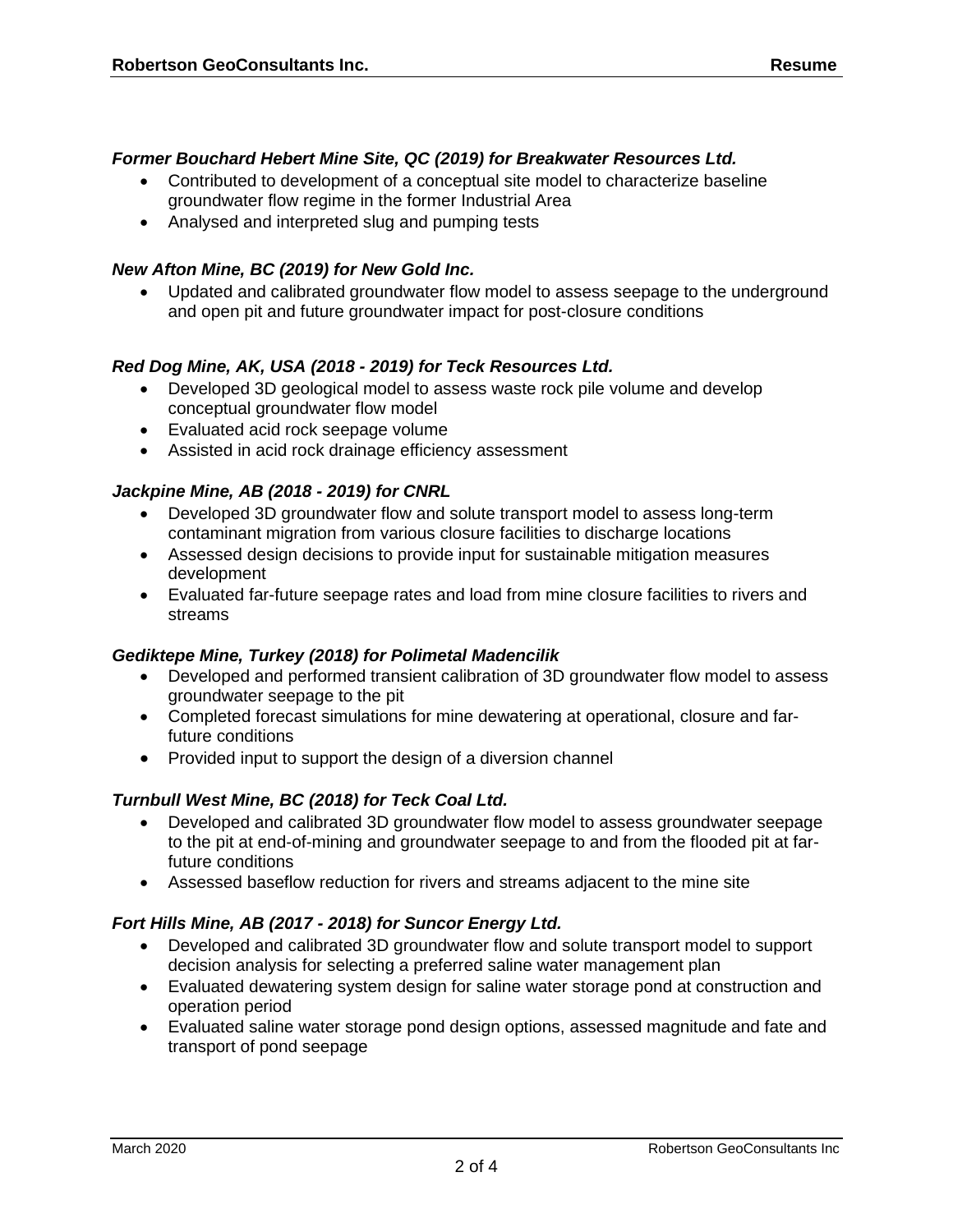#### *Base Mine Extension, AB (2017-2018) for Suncor Energy Ltd.*

- Assisted in management and performed groundwater quality sampling to provide input for EIA study
- Analysed the results and performed hydrogeological mapping for pre-mining conditions

#### *Bayovar Potash Brine Mining, Peru (2017) for Americas Potash Peru.*

- Compiled and analysed available data and existing conceptual models
- Developed and calibrated 3D groundwater flow model to evaluate the potential of the brine resource
- Evaluated brine production scenarios by estimating the change in concentration of water extracted from the pumping wells

#### *Elk View Operations, BC (2017) for Teck Coal Ltd.*

- Developed 3D groundwater flow and solute transport model to simulate groundwater flow and solute concentrations in the valley bottom sediments aquifer
- Simulated the extent of the zones affected by seepage from waste rock spoils and the zones with minimal influence of mine-contact water
- Evaluated changes in the affected area based on the proposed mine plan and future mitigations

#### SITE INVESTIGATION AND REMEDIATION

#### *Novokuibyshevsk Refinery, City of Novokuibyshevsk, Russia (2015) for NK NPZ Ltd.*

- Evaluated the existing monitoring system efficiency, designed the site characterization program (drilling and installation of monitoring wells) to delineate LNAPL lens below and downstream of the Refinery
- Supervised drilling, analysed and interpreted pumping tests
- Developed groundwater and surface water monitoring program

#### *Troitsko-Varnitsky Monastery, Rostov Velikyi, Russia (2013) for Systema-Gals Ltd.*

- Reviewed and analyzed hydrogeological data, developed conceptual groundwater flow model
- Developed and calibrated 3D groundwater flow model to evaluate design, construction and operation of dewatering system

#### *City of Dzerzhinsk, Nizhny Novgorod Region, Russia (2010-2011) for OVO Ltd.*

- Developed the conceptual hydrogeological site model for the Industrial Area
- Developed a 3D groundwater flow and mass transport model to assess current groundwater conditions and to assess hydrogeological risks and the impact of a reservoir water level fluctuations on groundwater regime in the Industrial Area
- Contributed to Data Review and Gap Analysis to assess groundwater conditions and groundwater-surface water interactions

#### *Rosneft Oil Fields, Samara Region, Russia (2008-2014) for Rosneft Ltd.*

• Designed, managed and performed field programs (drilling and installation of monitoring wells, groundwater and surface water sampling, streamflow measurement) to provide input for contaminant source evaluation studies